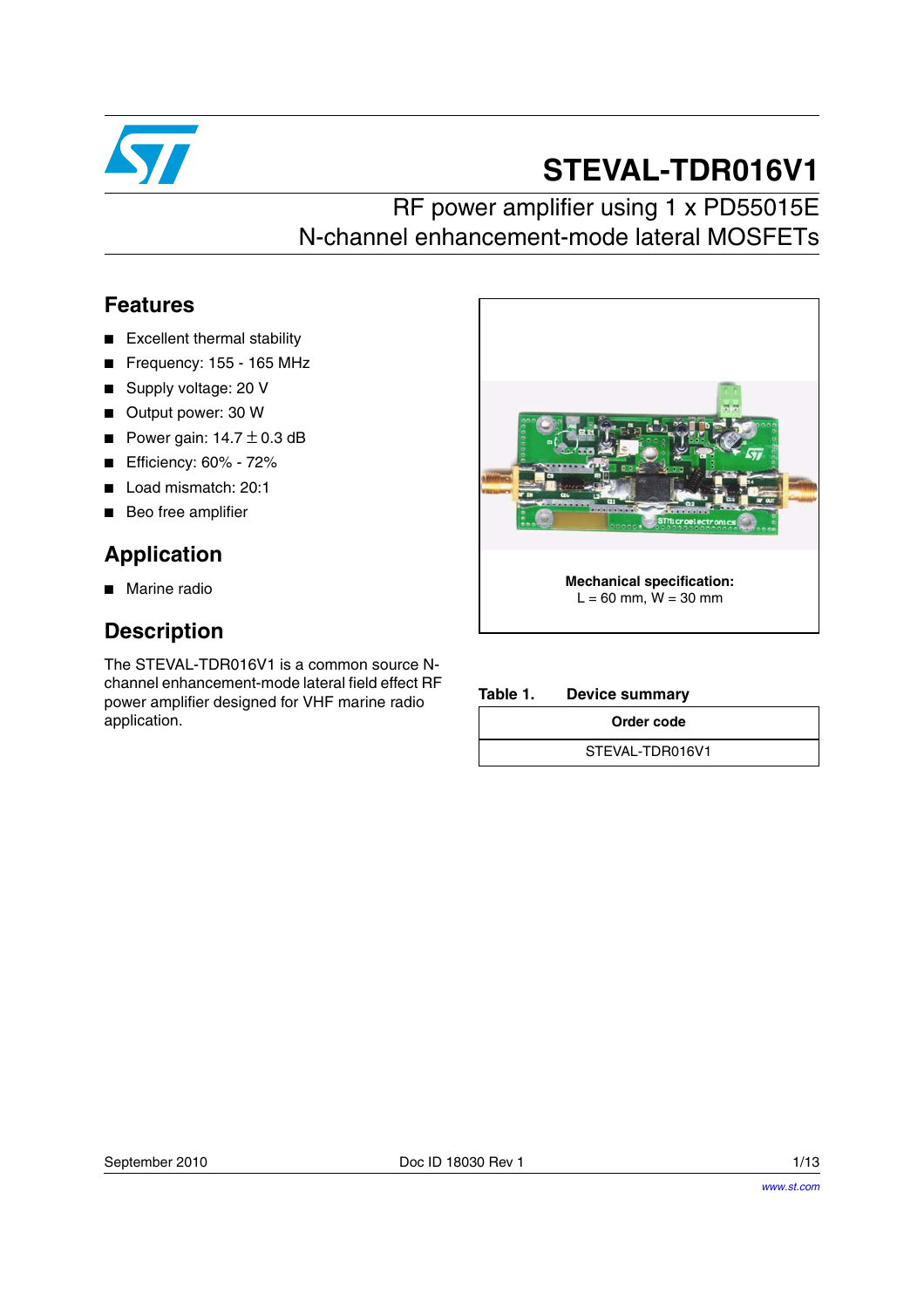# **Contents**

| $\mathbf{1}$            |  |
|-------------------------|--|
|                         |  |
| 2 <sup>1</sup>          |  |
| 3                       |  |
| $\overline{\mathbf{4}}$ |  |
| 5                       |  |
| 6                       |  |
| $\overline{7}$          |  |

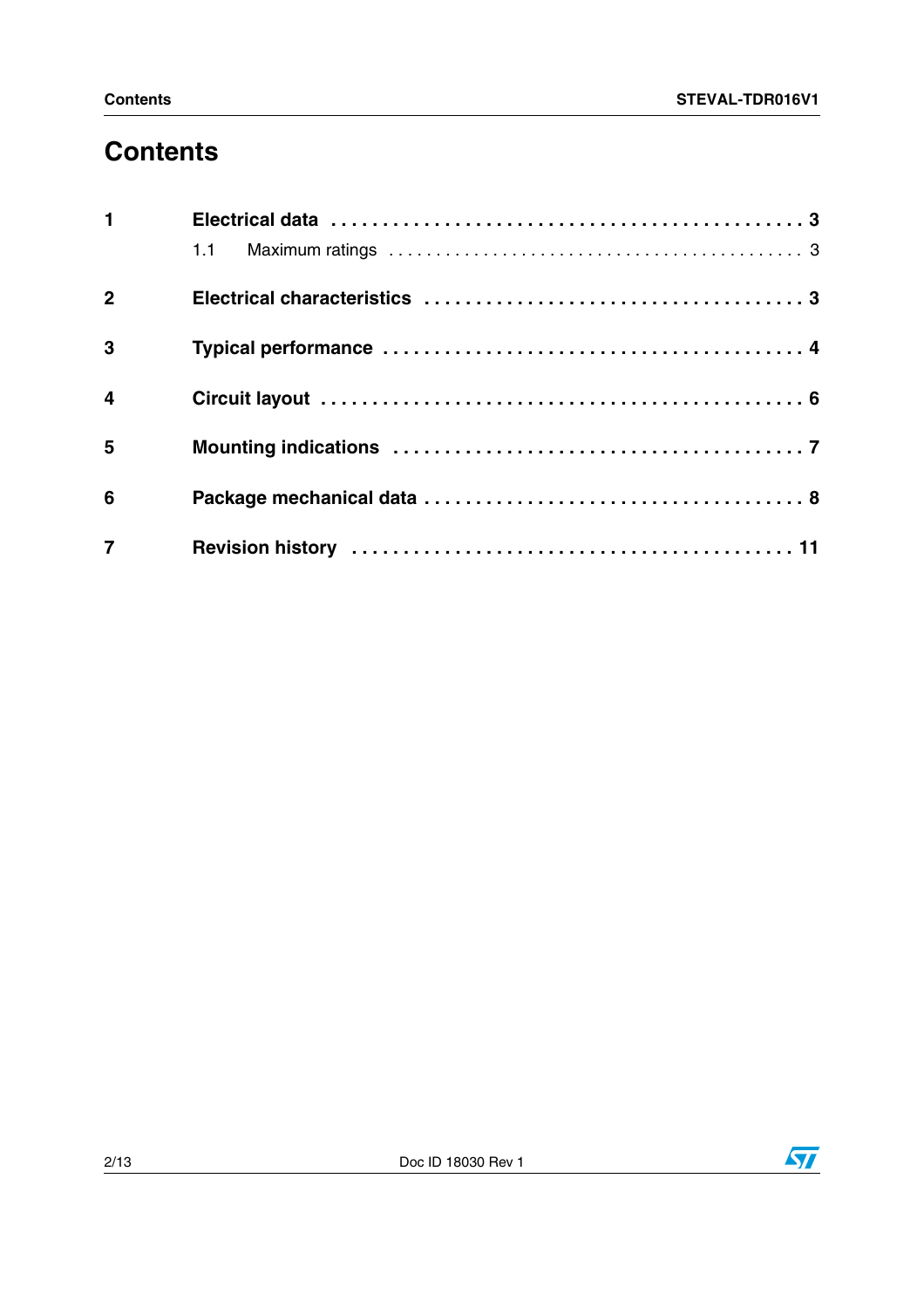## <span id="page-2-0"></span>**1 Electrical data**

#### <span id="page-2-1"></span>**1.1 Maximum ratings**

#### **Table 2. Absolute maximum ratings**

| Symbol                                     | <b>Parameter</b>           | Value          | <b>Unit</b> |
|--------------------------------------------|----------------------------|----------------|-------------|
| V <sub>DD</sub>                            | Supply voltage             | 24             |             |
| םי                                         | Drain current              | 3              | Α           |
| P <sub>DISS</sub>                          | Power dissipation          | 25             | w           |
| $\mathsf{r}_{\mathsf{CASE}}$               | Operating case temperature | $-20$ to $+85$ | °C          |
| Max. ambient temperature<br>T <sub>A</sub> |                            | 55             | °C          |

### <span id="page-2-2"></span>**2 Electrical characteristics**

 $T_A = +25 °C$ ,  $V_{DD} = 20 V$ ,  $I_{DQ} = 150$  mA

#### **Table 3. Electrical specification**

| <b>Symbol</b>           | <b>Test conditions</b>                                       | Min. | Typ.  | Max.  | Unit       |
|-------------------------|--------------------------------------------------------------|------|-------|-------|------------|
| Freq                    | Frequency range                                              | 155  |       | 165   | <b>MHz</b> |
| POUT                    |                                                              |      | 30    |       | W          |
| Gain                    | @ $P_{OUIT} = 30W$                                           |      | 14.7  |       | dB         |
| ND.                     | @ $P_{OUT} = 30W$                                            | 60   |       |       | $\%$       |
| Gain<br><b>Flatness</b> | @ $P_{OUIT} = 30W$                                           |      |       | ±0.3  | dB         |
| H <sub>2</sub>          | $2^{ND}$ Harmonic @ $P_{OUT} = 30$ W                         |      | $-29$ | $-25$ | dBc        |
| H <sub>3</sub>          | $3^{RD}$ Harmonic @ $P_{OUT} = 30 W$                         |      | $-52$ | -50   | dBc        |
| <b>VSWR</b>             | Load mismatch all phases $\circledR$ P <sub>OUT</sub> = 30 W |      |       | 20:1  |            |

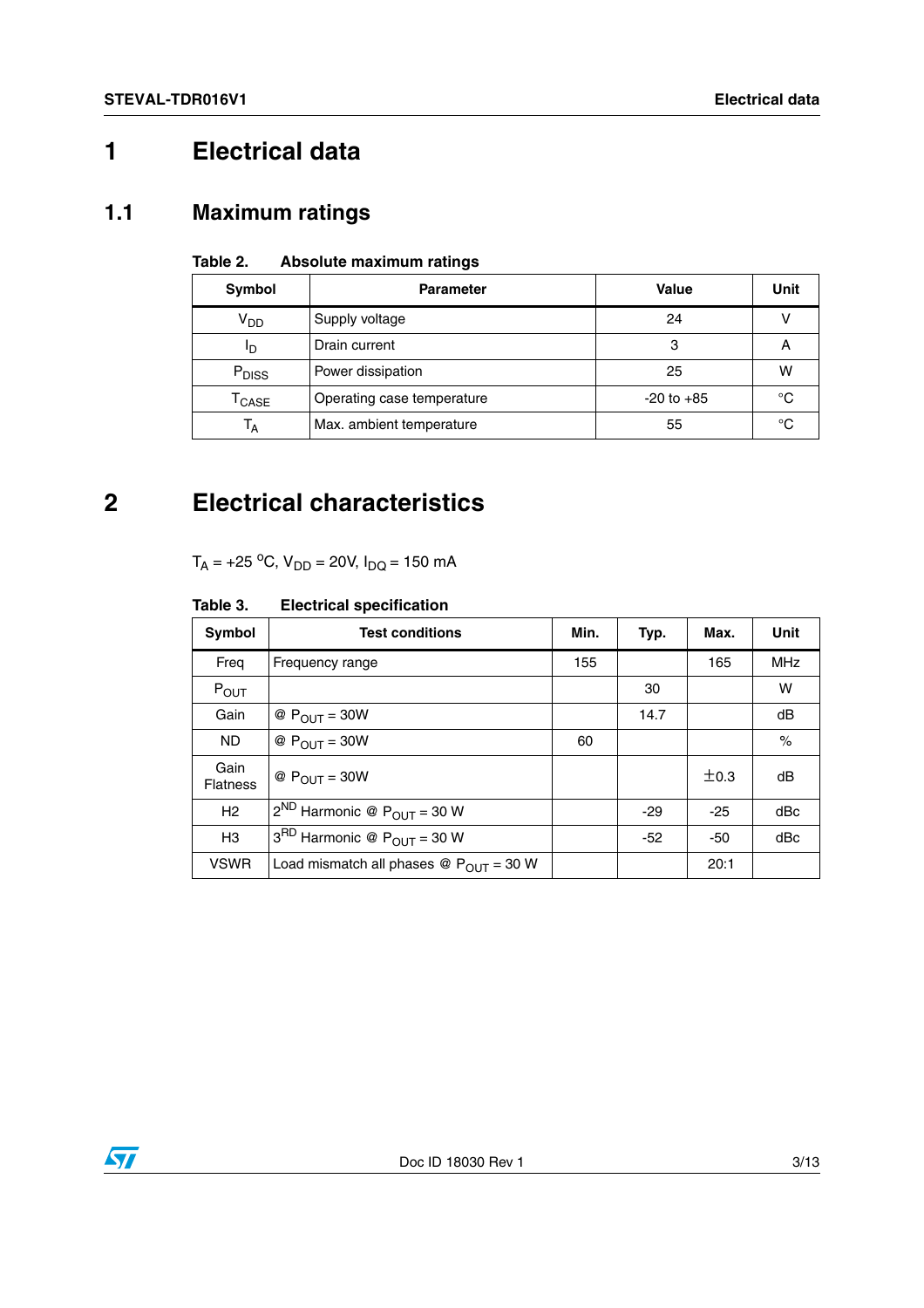## <span id="page-3-0"></span>**3 Typical performance**



Figure 3. Gain vs P<sub>OUT</sub> and frequency @ **Vdd= 20 V**

**Figure 4. Harmonics vs frequency @ Vdd= 20 V**



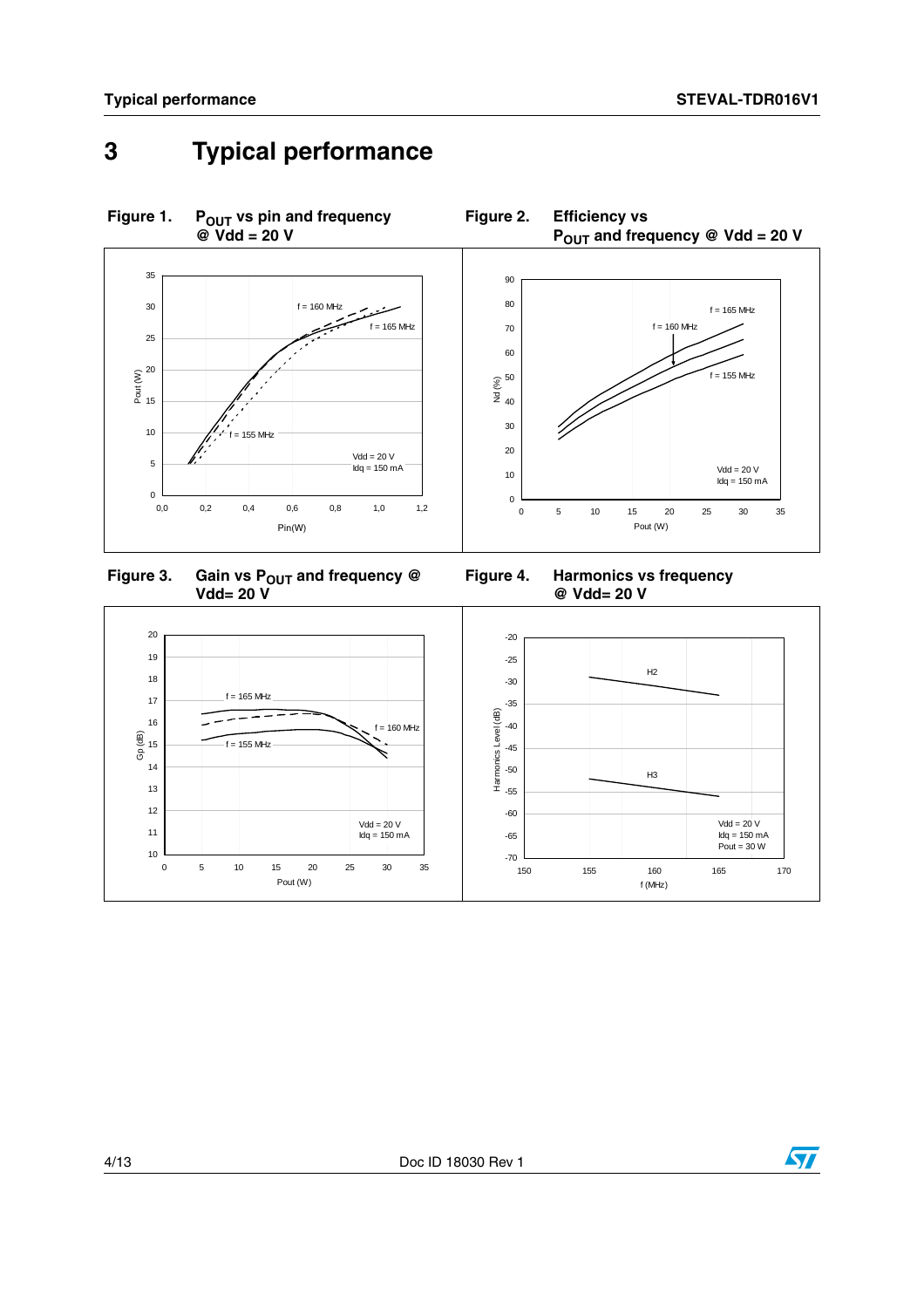#### Figure 5. P<sub>OUT</sub> and current vs drain voltage **@ f = 165 MHz**



Figure 7. P<sub>OUT</sub> vs pin and frequency **@ Vdd = 13.6 V**





Figure 8. Efficiency vs P<sub>OUT</sub> and frequency @ **Vdd = 13.6 V**



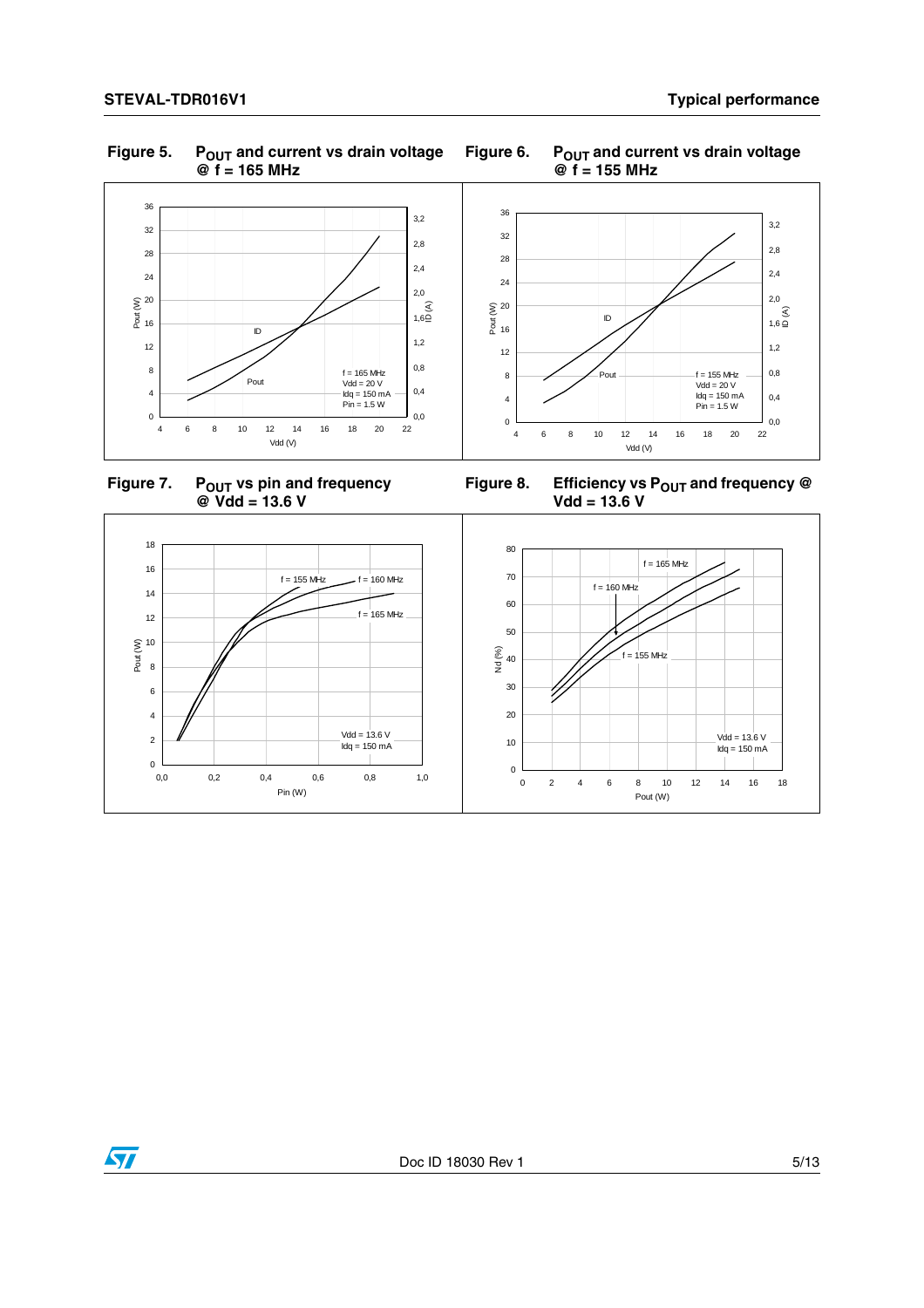6 8

10 12  $\frac{14}{5}$ 

16

18 20

#### **Figure 9. Gain vs POUT and frequency @ Vdd= 13.6 V**



#### **Figure 10. Harmonics vs frequency @ Vdd = 13.6 V**

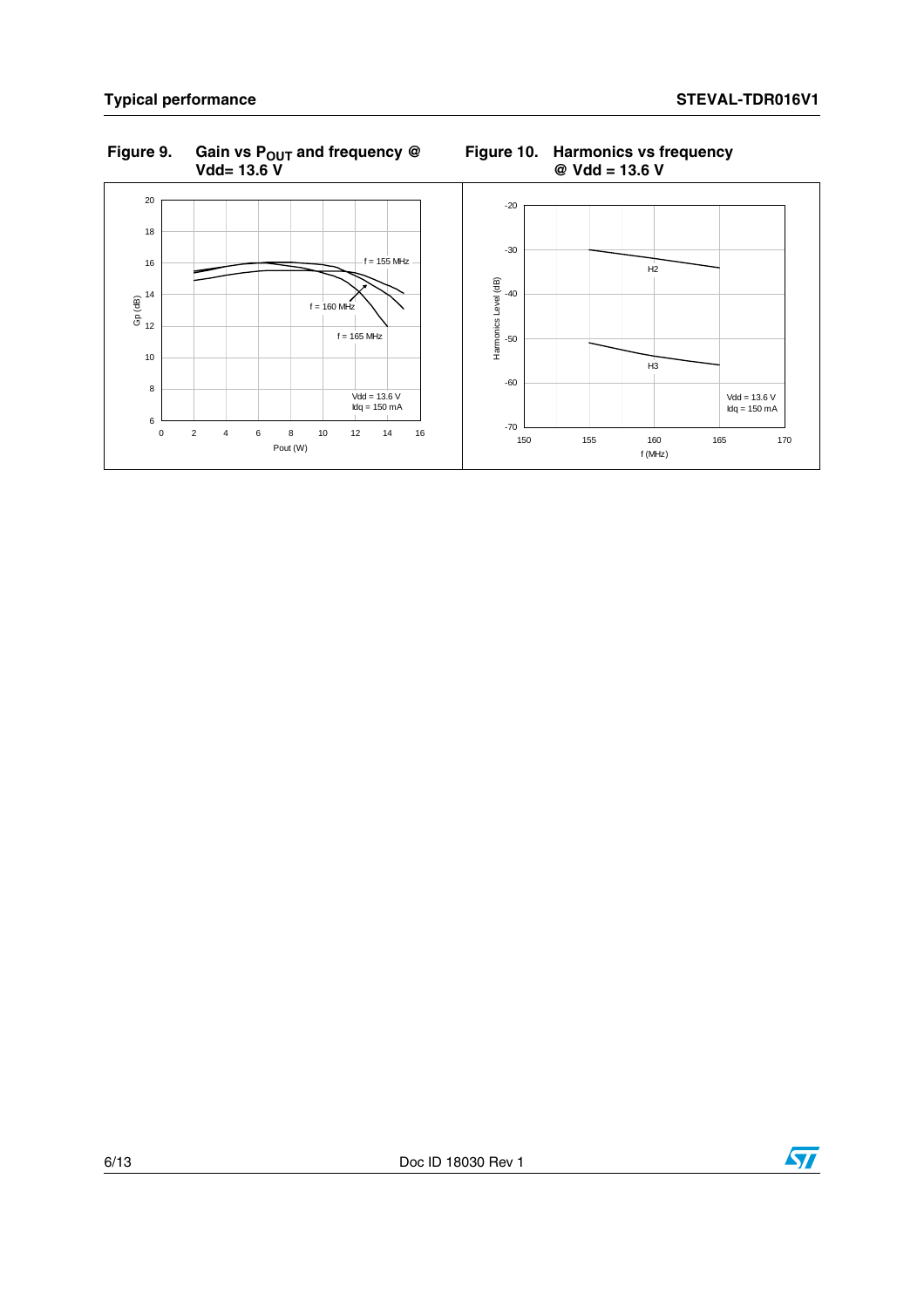### <span id="page-6-0"></span>**4 Circuit layout**





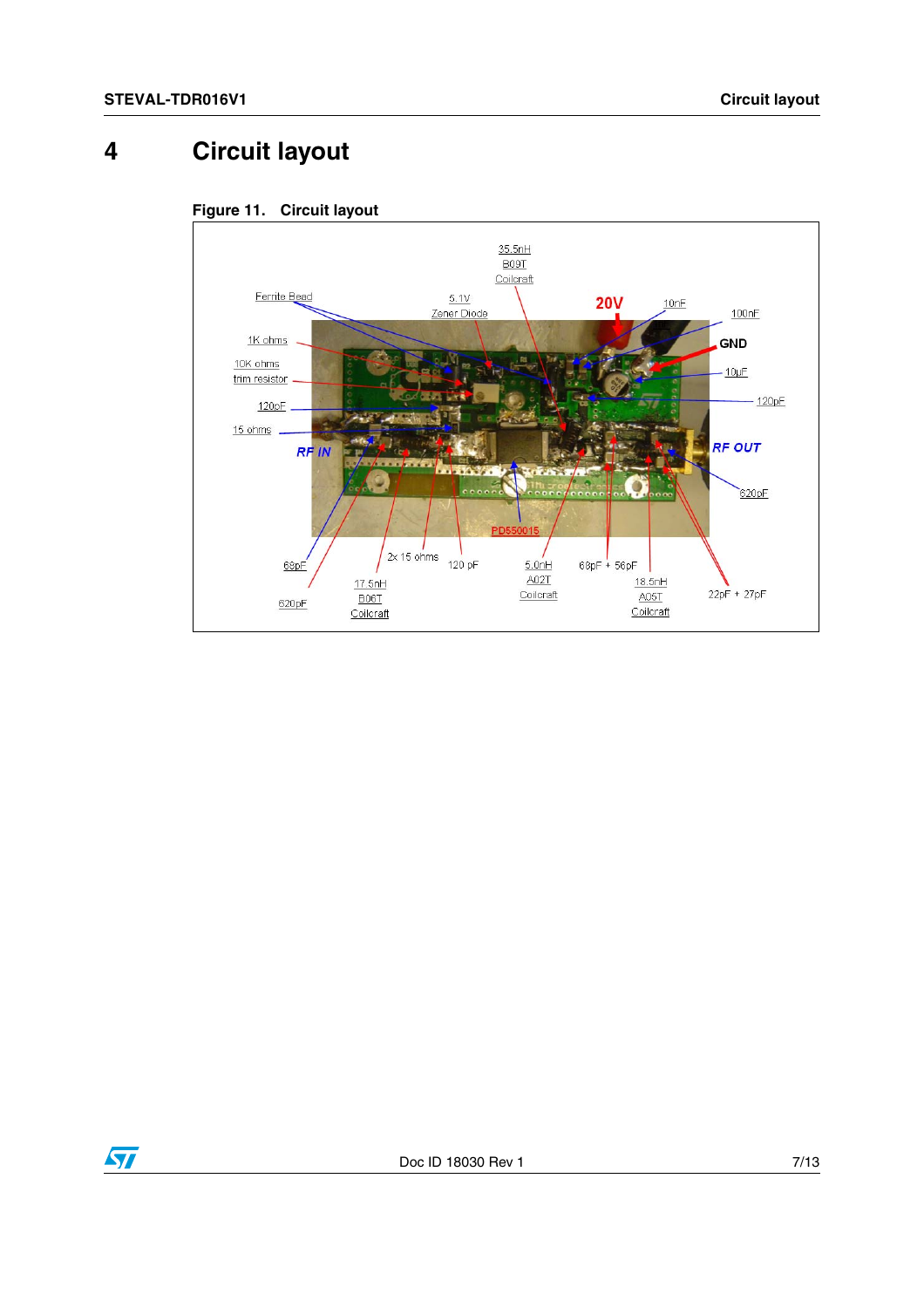# <span id="page-7-0"></span>**5 Mounting indications**





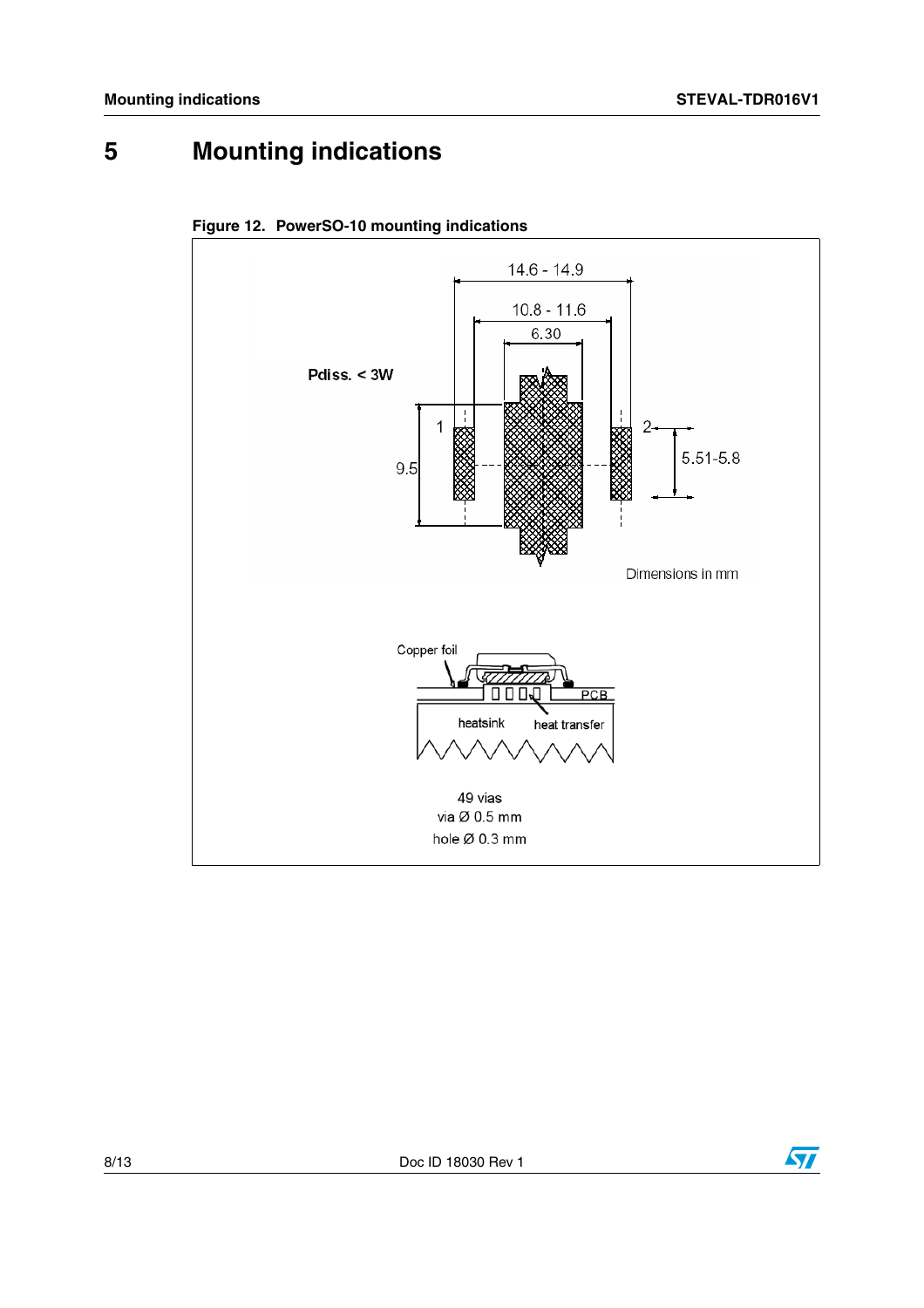### <span id="page-8-0"></span>**6 Package mechanical data**

In order to meet environmental requirements, ST offers these devices in different grades of ECOPACK® packages, depending on their level of environmental compliance. ECOPACK® specifications, grade definitions and product status are available at: www.st.com. ECOPACK is an ST trademark.

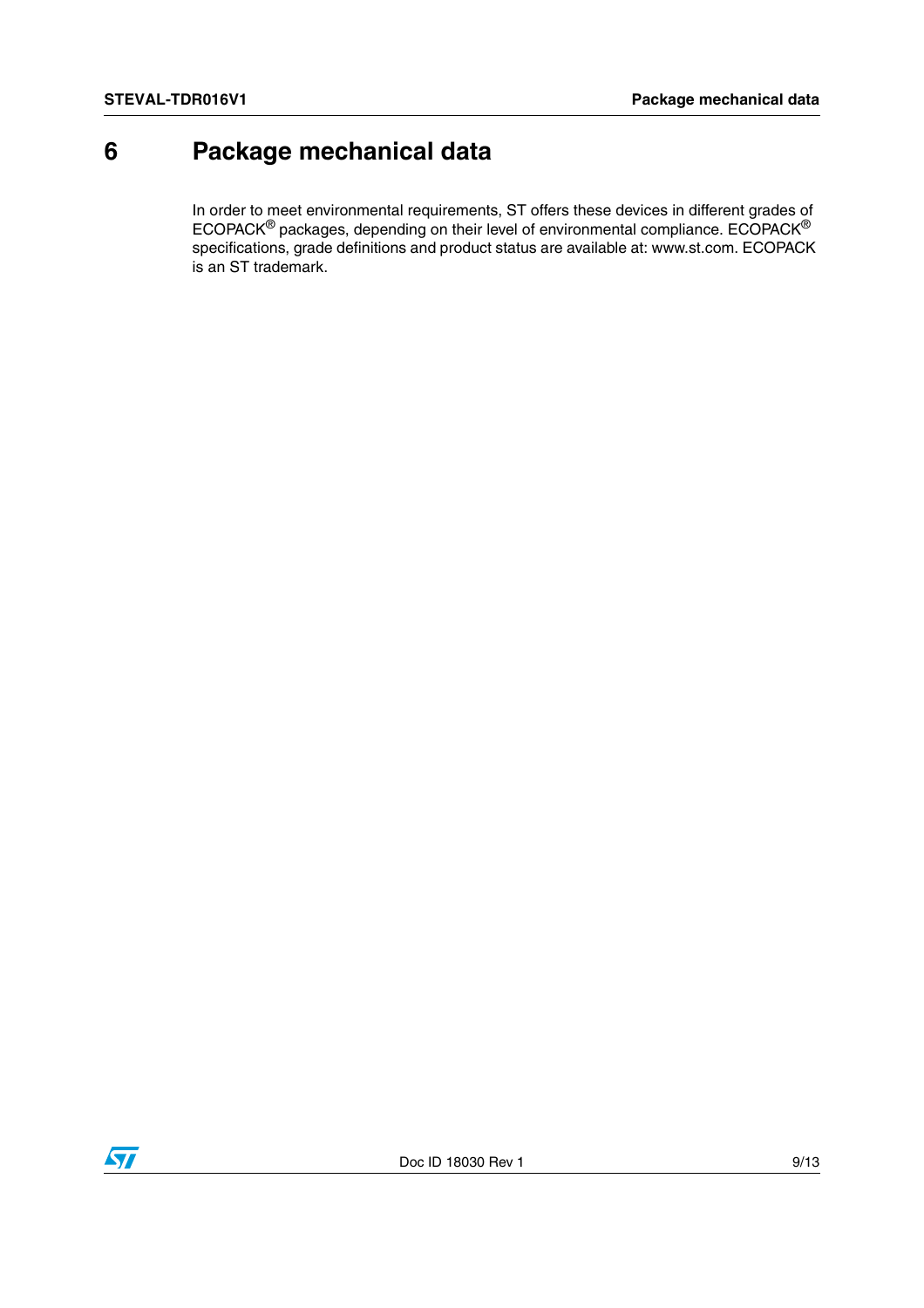| Dim.           | mm.      |              |       |                | Inch   |        |
|----------------|----------|--------------|-------|----------------|--------|--------|
|                | Min.     | Typ.         | Max.  | Min.           | Typ.   | Max.   |
| A1             | $\Omega$ | 0.05         | 0.1   | $\mathbf{0}$ . | 0.0019 | 0.0038 |
| A2             | 3.4      | 3.5          | 3.6   | 0.134          | 0.137  | 0.142  |
| A <sub>3</sub> | 1.2      | 1.3          | 1.4   | 0.046          | 0.05   | 0.054  |
| A4             | 0.15     | 0.2          | 0.25  | 0.005          | 0.007  | 0.009  |
| $\mathsf{a}$   |          | 0.2          |       |                | 0.007  |        |
| b              | 5.4      | 5.53         | 5.65  | 0.212          | 0.217  | 0.221  |
| $\mathbf c$    | 0.23     | 0.27         | 0.32  | 0.008          | 0.01   | 0.012  |
| D              | 9.4      | 9.5          | 9.6   | 0.370          | 0.374  | 0.377  |
| D <sub>1</sub> | 7.4      | 7.5          | 7.6   | 0.290          | 0.295  | 0.298  |
| $\overline{E}$ | 13.85    | 14.1         | 14.35 | 0.544          | 0.555  | 0.565  |
| E1             | 9.3      | 9.4          | 9.5   | 0.365          | 0.37   | 0.375  |
| E <sub>2</sub> | 7.3      | 7.4          | 7.5   | 0.286          | 0.292  | 0.294  |
| E <sub>3</sub> | 5.9      | 6.1          | 6.3   | 0.231          | 0.24   | 0.247  |
| F              |          | 0.5          |       |                | 0.019  |        |
| G              |          | 1.2          |       |                | 0.047  |        |
| L              | 0.8      | $\mathbf{1}$ | 1.1   | 0.030          | 0.039  | 0.042  |
| R1             |          |              | 0.25  |                |        | 0.01   |
| R <sub>2</sub> |          | 0.8          |       |                | 0.031  |        |
| $\mathsf T$    | 2 deg    | 5 deg        | 8 deg | 2 deg          | 5 deg  | 8 deg  |
| T1             |          | 6 deg        |       |                | 6 deg  |        |
| T <sub>2</sub> |          | 10 deg       |       |                | 10 deg |        |

**Table 4. PowerSO-10RF formed lead (Gull wing) mechanical data**

*Note: Resin protrusions not included (max value: 0.15 mm per side)*

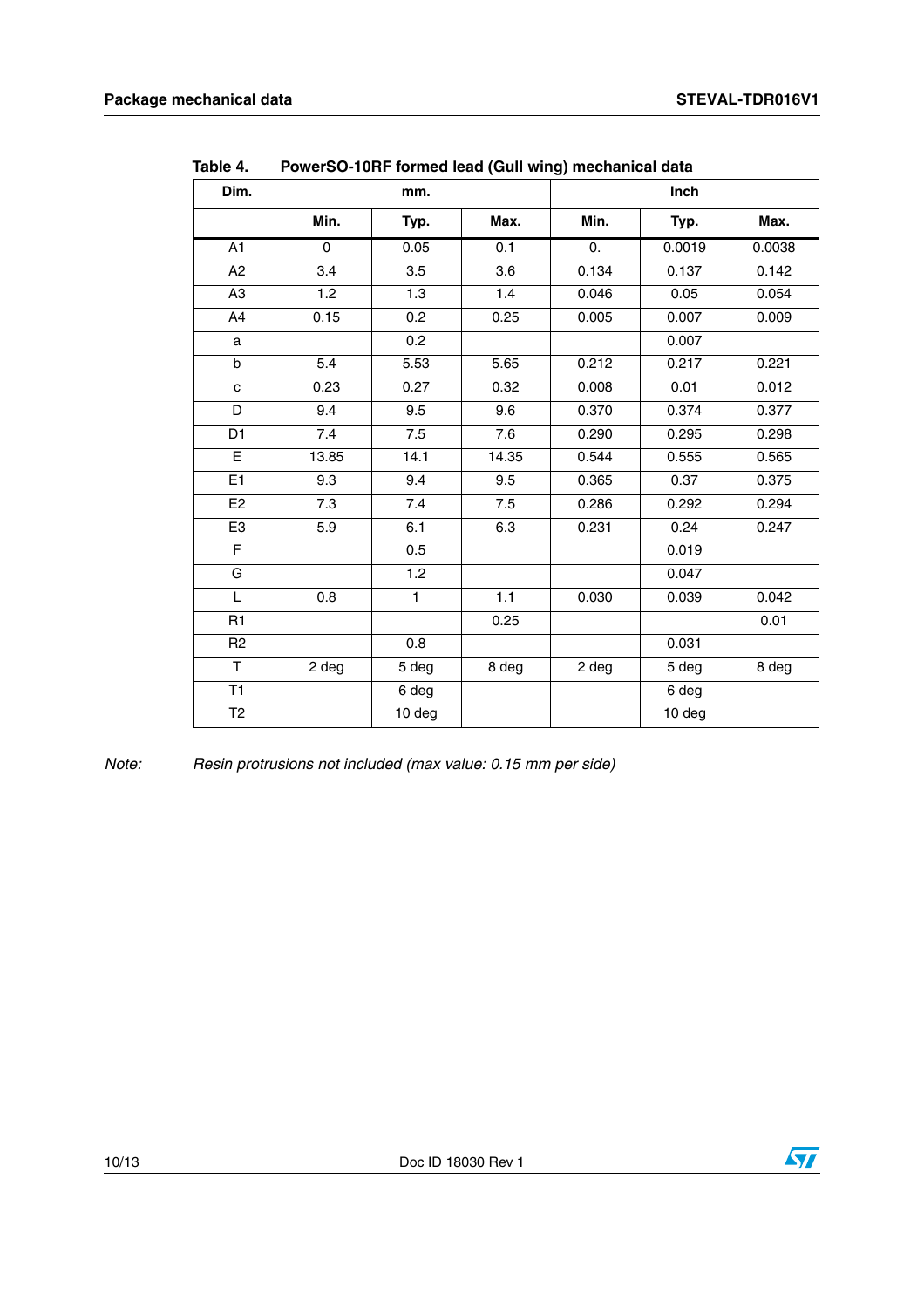





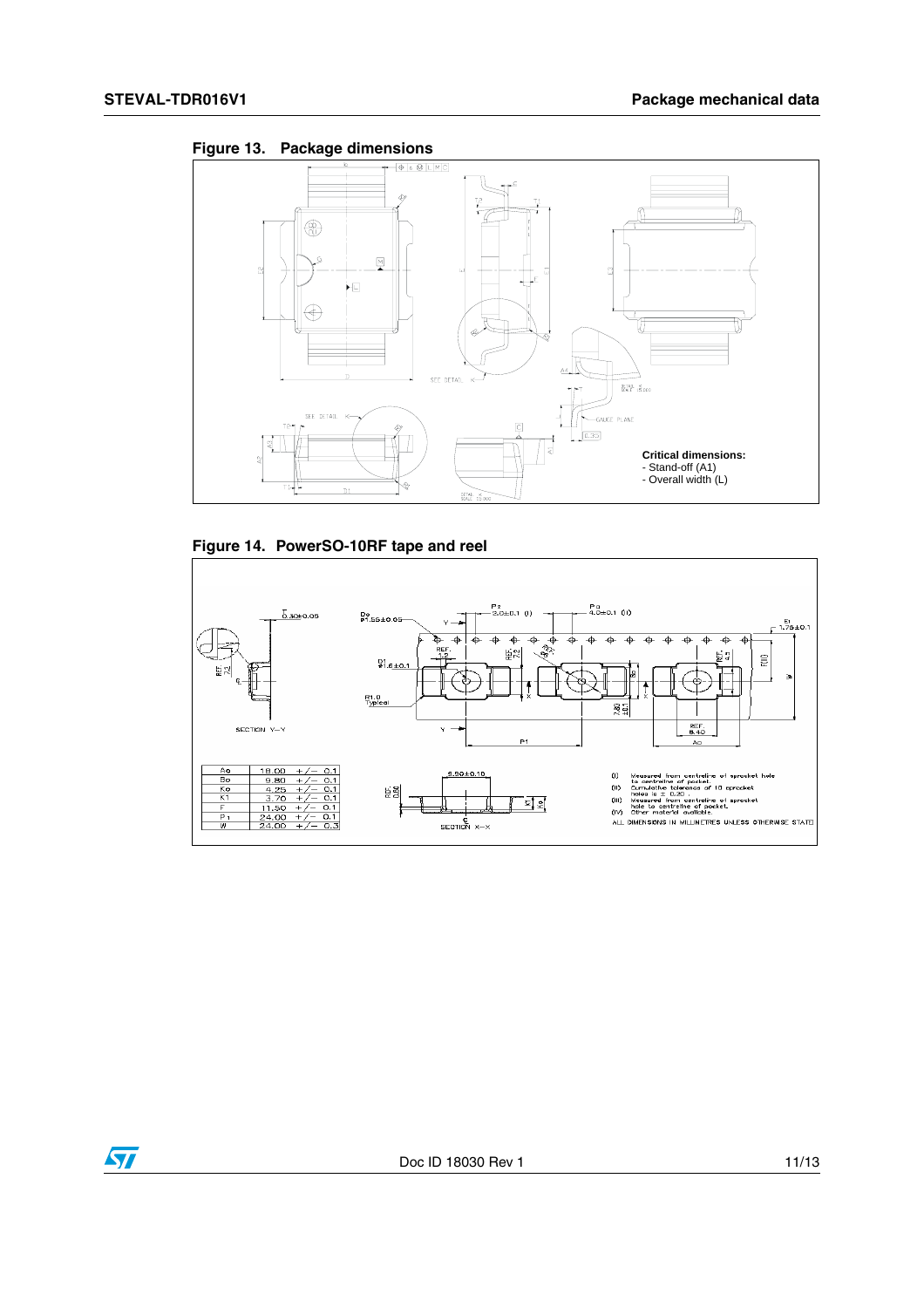# <span id="page-11-0"></span>**7 Revision history**

#### Table 5. **Document revision history**

| Date        | <b>Revision</b> | <b>Changes</b>   |
|-------------|-----------------|------------------|
| 27-Sep-2010 |                 | Initial release. |